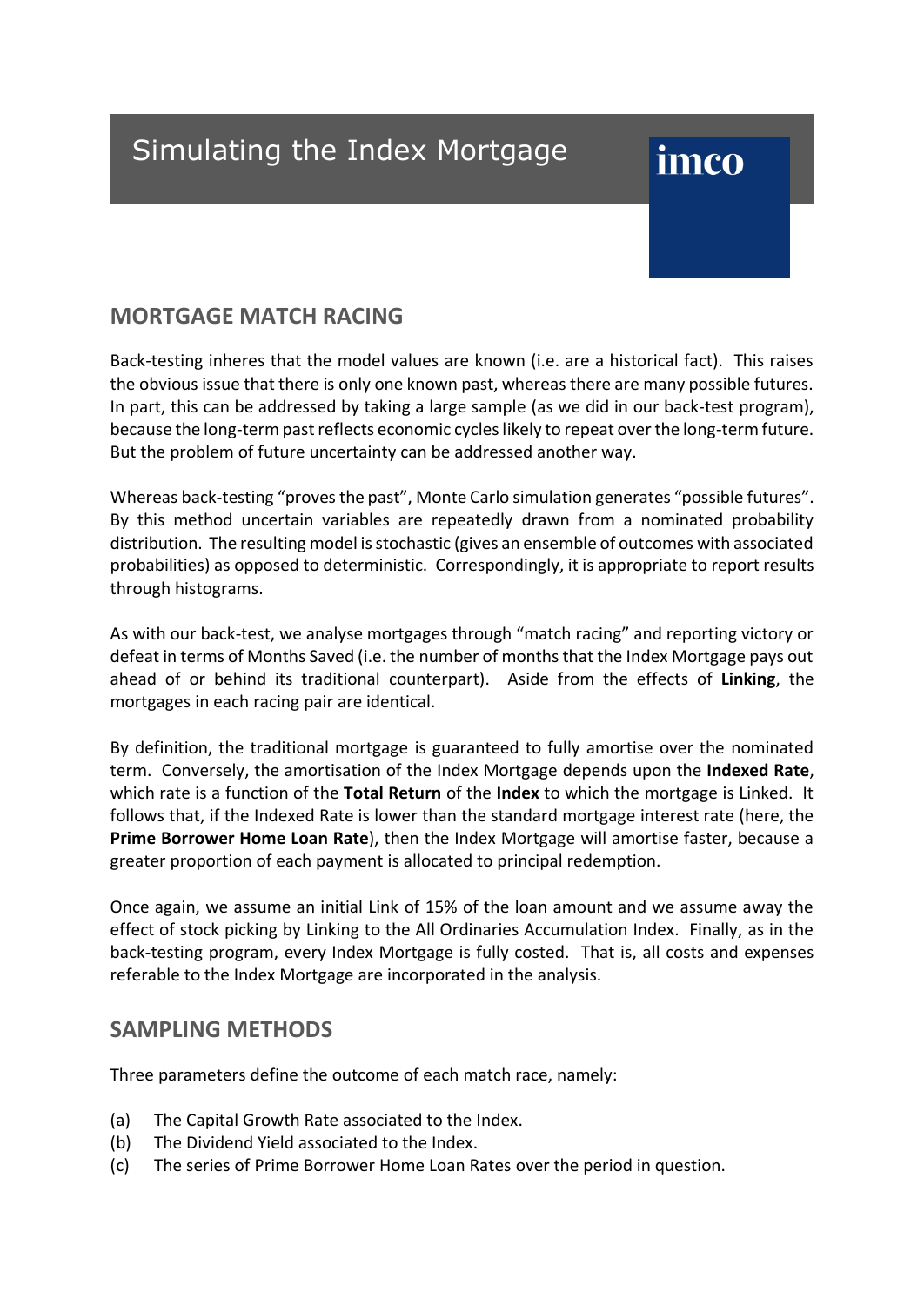These concepts are amenable to statistical sampling and we did so according to these paradigms.

#### **Capital Growth Rate – Index Values**

We generate the capital growth component of Index Values by way of a traditional Geometric Brownian Motion (i.e. drift plus shock) model, engaging these parameters:

| <b>Expected Daily Gain</b> | $0.0293%$ (drift) |
|----------------------------|-------------------|
| Daily Price Volatility     | 0.9519% (shock)   |

#### **Dividend Yield – Index Values**

The Index Mortgage attributes a **Total Return** to the mortgage borrower and so we must model the reinvestment of dividends referable to the benchmark basket of stocks. We do so by reference to the historic annual dividend yield of the All Ordinaries Index, which data returns the following parameters and from which we sample per a log-normal distribution:

| Mean Annual Dividend Yield: | 4.1371% |
|-----------------------------|---------|
| <b>Standard Deviation</b>   | 0.8611% |

Our model assumes dividends are received and reinvested quarterly in arrears.

#### **Interest Rates**

We sample **Prime Borrower Home Lending Rates** according to a GBM model without drift and subject to a floor of 1.5% per annum. The sampled rates produce these ensemble statistics:

| Minimum Rate              | 1.500%   |
|---------------------------|----------|
| Maximum Rate              | 40.6374% |
| Average Rate              | 4.4290%  |
| <b>Standard Deviation</b> | 2.0611%  |

### **SURVEY SIZE**

We ran our model for 5,000 realisations.

### **RESULTS**

| <b>Statistic</b>        | <b>Result</b> | % of Sample |
|-------------------------|---------------|-------------|
| Simulation Realisations | 5,000         | 100.00%     |
| Ties                    | 14            | 0.2800%     |
| Index Mortgage Wins     | 4,588         | 91.7600%    |
| Index Mortgage Loses    | 398           | 7.9600%     |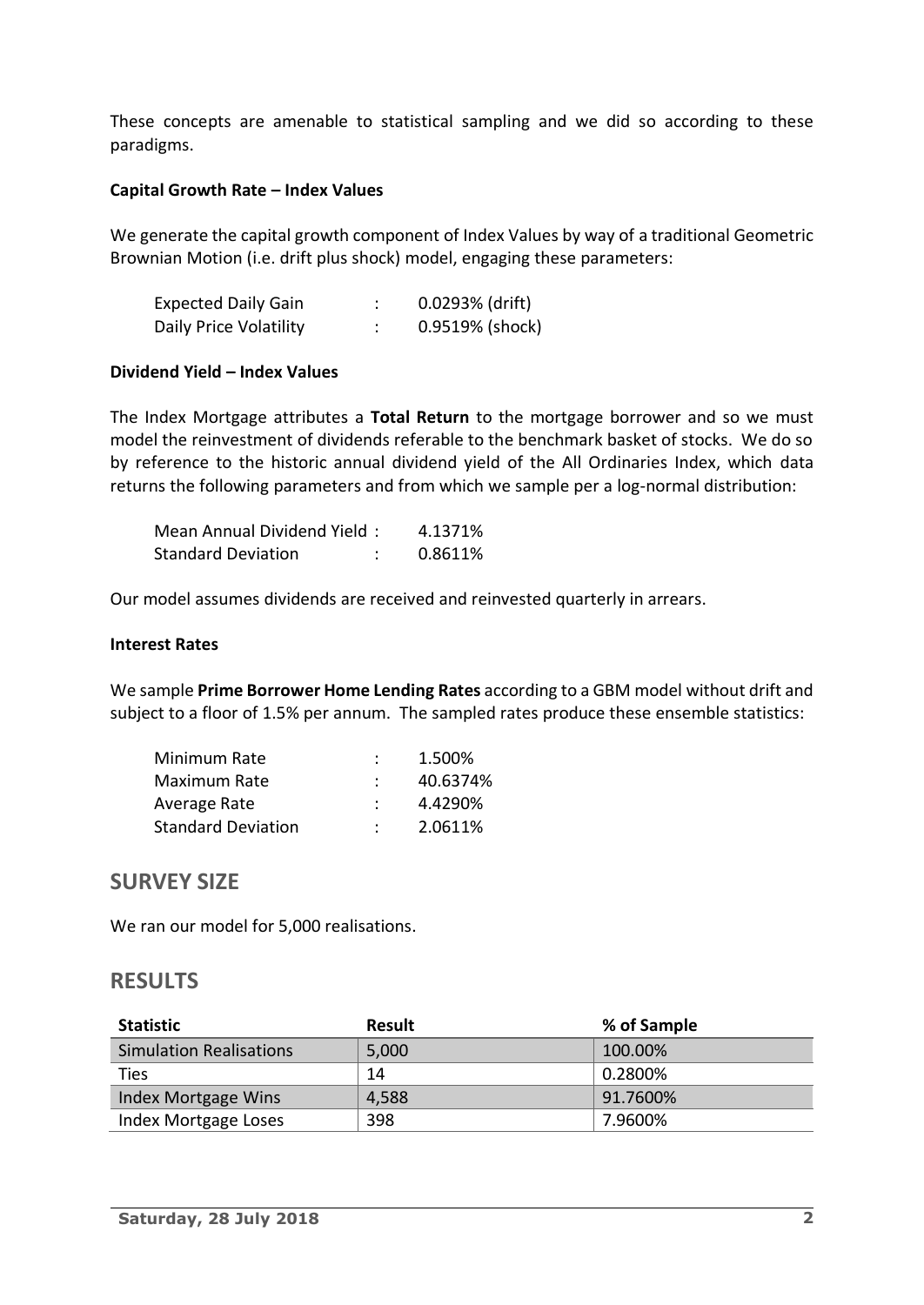# **REPORTING**

We chart these results by way of the following histogram.

## **CONCLUSIONS**

- Back-testing demonstrated a high likelihood (greater than 97%) that any given Index Mortgage would prove a better choice than its equivalent traditional counterpart.
- We said that result could be confidently extrapolated, for three reasons. First, the sample size was significant. Secondly, the results extended over several economic cycles. Thirdly, there was no reason to believe that the factors which drive the Index Mortgage will be significantly different over the long-term future than over the longterm past.
- To this we add the confirmatory result of 5,000 Monte Carlo simulations to conclude that any given Index Mortgage is highly likely to outperform its equivalent traditional counterpart over the medium to long term.